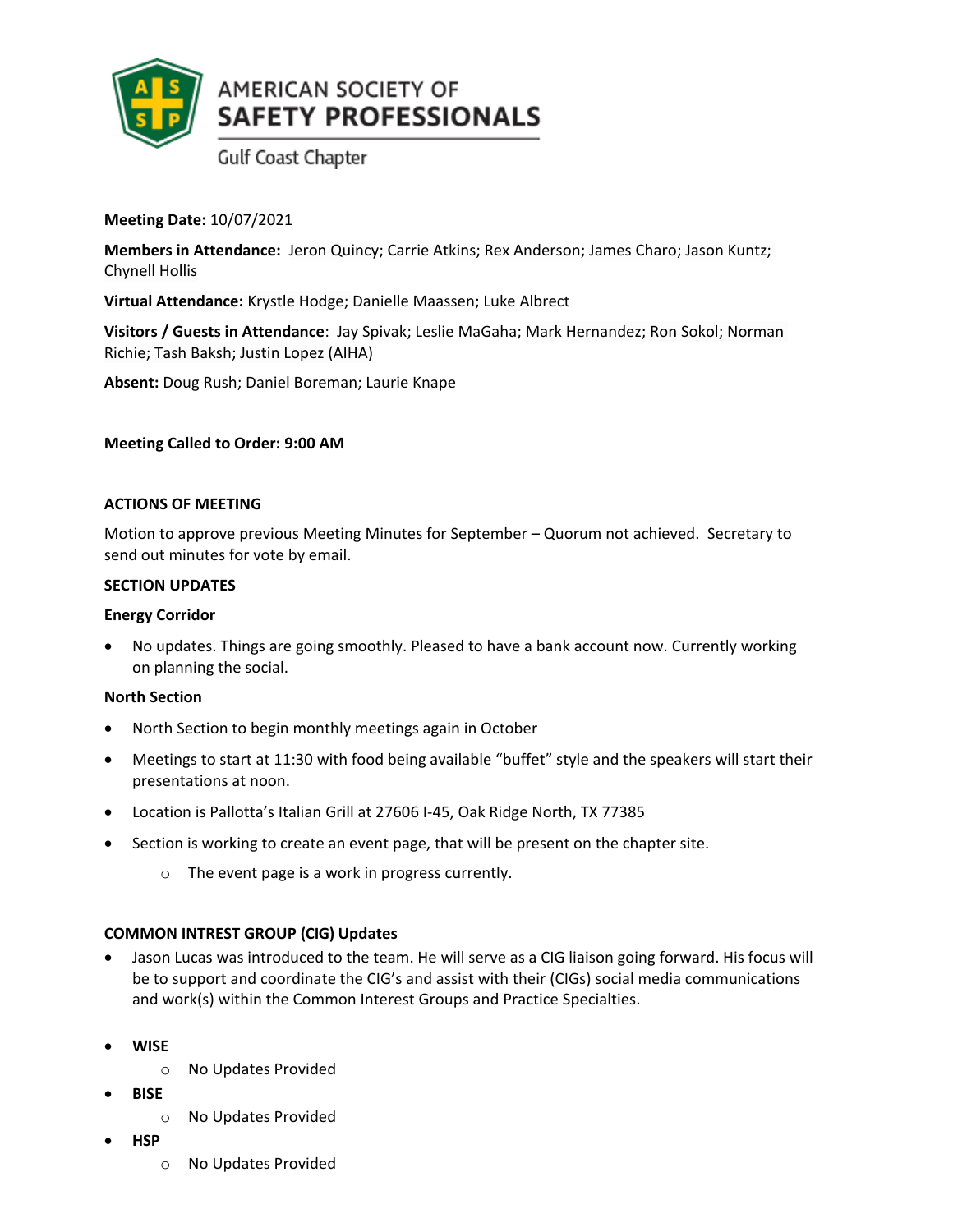### **TREASURY Update**

### • **Account(s) Balance**

- o Old Account: \$35,343.70
- o New Checking Account: \$50,000.00
- o New Savings Account: \$20,000.00
- o Pay Pal Account: \$19,159.70

## **Grand total all accounts: \$128,003.49 (Gulf Coast Chapter and Sections)**

### • **Current Bank Situation**

o Sections have been given budgets and monies have been deposited in their accounts.

### • **Section Budges and Funds Access**

- o North Section Account has been given access to their own account.
- o Energy Corridor Section has been given access to their own account.
- o Secretary has been given access to main account.

#### **COMMUNICATIONS**

• Jason Lucas spoke on his plans for social media. He pointed out that the chapter had not tweeted anything since 2019. He's currently working to improve our media presence and asked for members to engage (like, etc..) postings to drive awareness and drive traffic / engagement to our sites and posts. We will be working thru LinkedIn right now and it will probably be our base for our social media outlets. Twitter will be a close second.

#### **NEWSLETTER & WEBSITE**

- No updates from Chair.
	- President asked that a secondary newsletter editor be sought out to assist with Danielle's duties.

### **MEMBER SERVICES**

### **2022 PDC Planning**

- Contract for 2022 PDC has been secured. Charges will be the same and we are attempting to block off some rooms but, committing to rooms will not work out. It may be easier for attendees to book rooms themselves thru the Hotel's website.
- PDC Planning Committee asked that an EXCOM member review and sign contract today.
	- o A motion to review and approve the contract was made.
		- $\circ$  The motion was seconded. It will be reviewed

#### **2022 PBC Budget**

- Budget will be sent to EXCOM members to review and approve, be on the lookout for an email by Carrie.
- President asked that we pay the consultant rather than accrue charges.

### **PROGRAMS**

- Speakers have been confirmed thru to December. Topics and presenters have been confirmed.
- Presentation(s) will need to be capable of being provided both in person and /or virtual capable.
- EXCOM will look to split speakers as well as topics with AIHA for Chapter Meetings.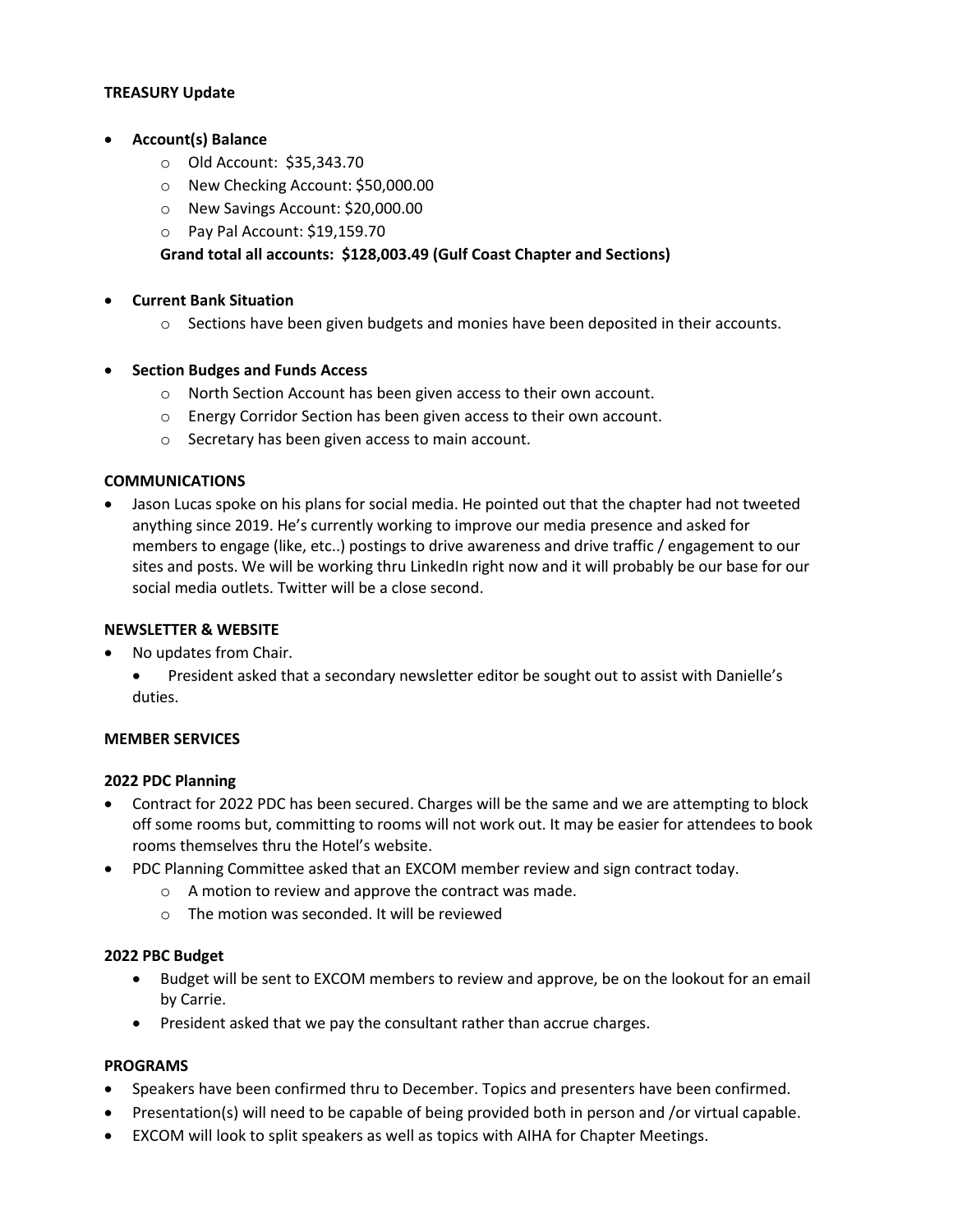### **STUDENT AFFAIRS**

- **College of the Main Land Advisor Update.** 
	- o There are a lot of things to do on with Student Affairs this year.
	- o Chynell would like to visit each chapter.
- **Other needs, event planning?**
	- $\circ$  Discussions are being held to establish (define) a virtual student chapter for anyone attending virtual classes along the Gulf Coast.

### **GOVERNMENT AFFAIRS**

• Talking points are being developed around the Emergency Standard concerning Covid 19 response to issued by DOL.

### **PRESIDENT**

- **Jason Lucus – Role on Leadership Team.**
- **Common Interest Groups support – Need WISE Chair ASAP.**
- **Section Support**
	- $\circ$  Discussions were held on "right sizing" section leadership to utilizing more agile teams (Chair and Vice Chair) where more efforts could be used to support and provide leadership focused on supporting specialty committee works at the Chapter Level.
- **Safety 2021 Re-Cap**
	- o President covered the events of Safety 2021. Social event went well with approximately 40 attending. Discussed participation in 2022 in Chicago. Details to follow later.
- **HOD Meeting Re-Cap and Path Forward**
	- o President discussed governance committee proposal for HOD. Vote has been postponed until Jan 2022. A new governance proposal is expected to be available by mid-November from Society.

#### **Other**

- **▪ Past Presidents Social**
	- o **No Date set yet.**
	- o **Keynote speaker will be Brad Giles**
- **▪ Socials for 2021/2022** 
	- **Committee to be established at November meeting. Agenda will include planning of Chapter Christmas Social.**

#### **Meeting Adjourned:** 10:05 AM

**Next Meeting Date:** November 4th, 2021, 9:00AM

### **New Action Items:**

- President to get Jason Lucas engaged with National Administrators for CIGs.
- President requested the creation of a "socials committee" made up of 10 to 15 members, who's duties would be to take care of the heavy lifting and secure venues for socials and/or other events when requested and approved.
- President requested Jason Lucas to form a seminar on how to "leverage social media" to present to the chapter at a time in the near future.
- President requested budgets to be more thoroughly defined for 2022 Chapter and Section activities. This will be the duty of a/the Treasury Committee.
- President asked that members follow the chapter on social media and asked that members "like and engage" on posts. This will drive traffic to our posts and sites, increasing our social media presence.